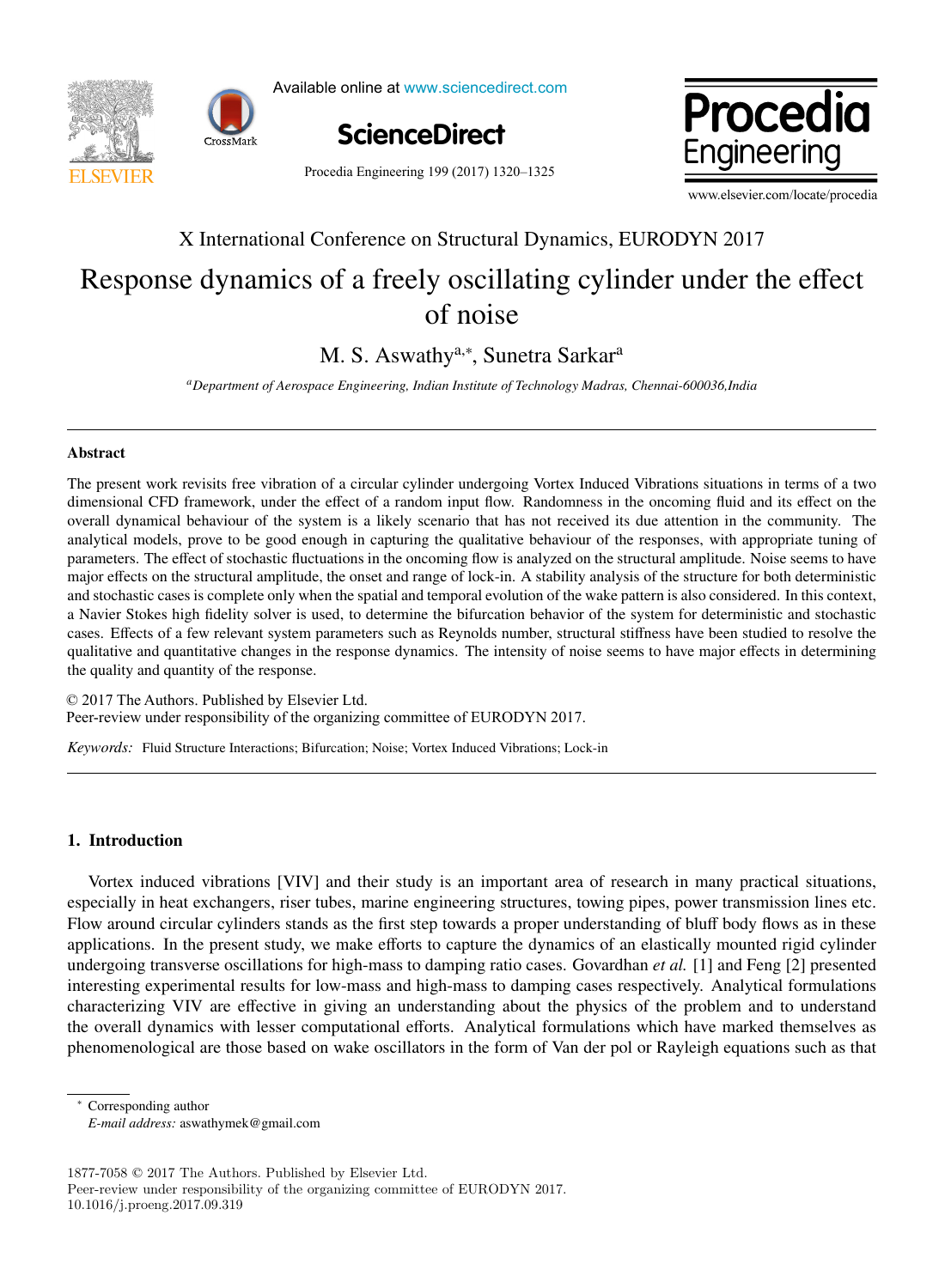

Fig. 1. Computational Domain

presented by Bishop and Hassan [3], Hartlen and Curie [4]. Fachinetti *et al.*[5] model was a major breakthrough since they brought an effective coupling model to characterize VIV due to circular cylinders. It is important to forego the assumptions involved in featuring the flow field in these formulations such as inviscid approximations and use a high fidelity Navier Stokes solver to capture the exact flow and structural dynamics. Singh and Mittal [6] used a stabilized finite element method to study VIV at subcritical Reynolds number. They report self-excited oscillations at Reynolds number as low as 20. Prasanth and Mittal [7]. An intermittent mode of switching is reported during the transition between the two branches of response obtained. Li *et al.* [8] investigates the nonlinear characteristics of VIV around a circular cylinder. With the help of Poincare maps and phase spaces, they report the bifurcation of lift coefficients and displacements.

Though extensive numerical studies have been made to study VIV phenomenon,all these have been carried out considering deterministic flow environments . But encountering realistic flow situations,the flow might be characterised with noise or randomness. The incoming flow velocity can have fluctuations which can be either be inherent or due to environmental disturbances .Since we are solving the coupled FSI [Fluid Structure Interaction] problem , where the flow and structural responses being coupled affect each other mutually at every time,even a small perturbation to the incoming flow largely affects the structural response. It is important that we take into consideration this randomness and study the effects that a stochastic environment of the flow field brings in to the response . In the present work,we incorporate a noise in the incoming flow at every time step, by modelling it through a uniform distribution.

The organization of the paper as follows: Section 2 provides the governing equations and boundary conditions along with the numerical solver details. The validation of the flow solver considering a fixed and oscillating cylinder along with the grid independence study is done in section 3. Section 4 describes the results and discussions followed by conclusion in Section 5.

## 2. Problem Formulation and Numerical implementation

#### *2.1. Computational Domain*

Numerical simulations are carried out in two dimensions for an infinitely long circular cylinder. The cylinder radius [R] is taken as 1 m. We are investigating a laminar regime and a Reynolds number of 100 has been chosen.The computational domain which has been used is shown in Figure 1. The dimensions of the computational domain are 63R x 50R. The two dimensional mesh used has a total of 66000 cells, discretized using structured grids. An O-type grid has been used around the cylinder which is further extended to the far field by means of structured grids. The meshed domain and a closeup view of the mesh around the cylinder are shown in Figures 2 and 3. The boundary conditions are as follows: zero gradient pressure and uniform velocity at inlet, zero gradient velocity and atmospheric pressure at outlet, slip boundary conditions and zero gradient pressure at the walls, no slip boundary conditions and zero gradient pressure in the cylinder walls. The spatial and temporal discretization schemes used are second order accurate. A maximal Courant number of 1 is set with adaptive time steppings. Pressure Implicit with Splitting of Operator [PISO] algorithm is used for the pressure velocity coupling. Simulations are done in OpenFOAM, a finite volume based CFD solver.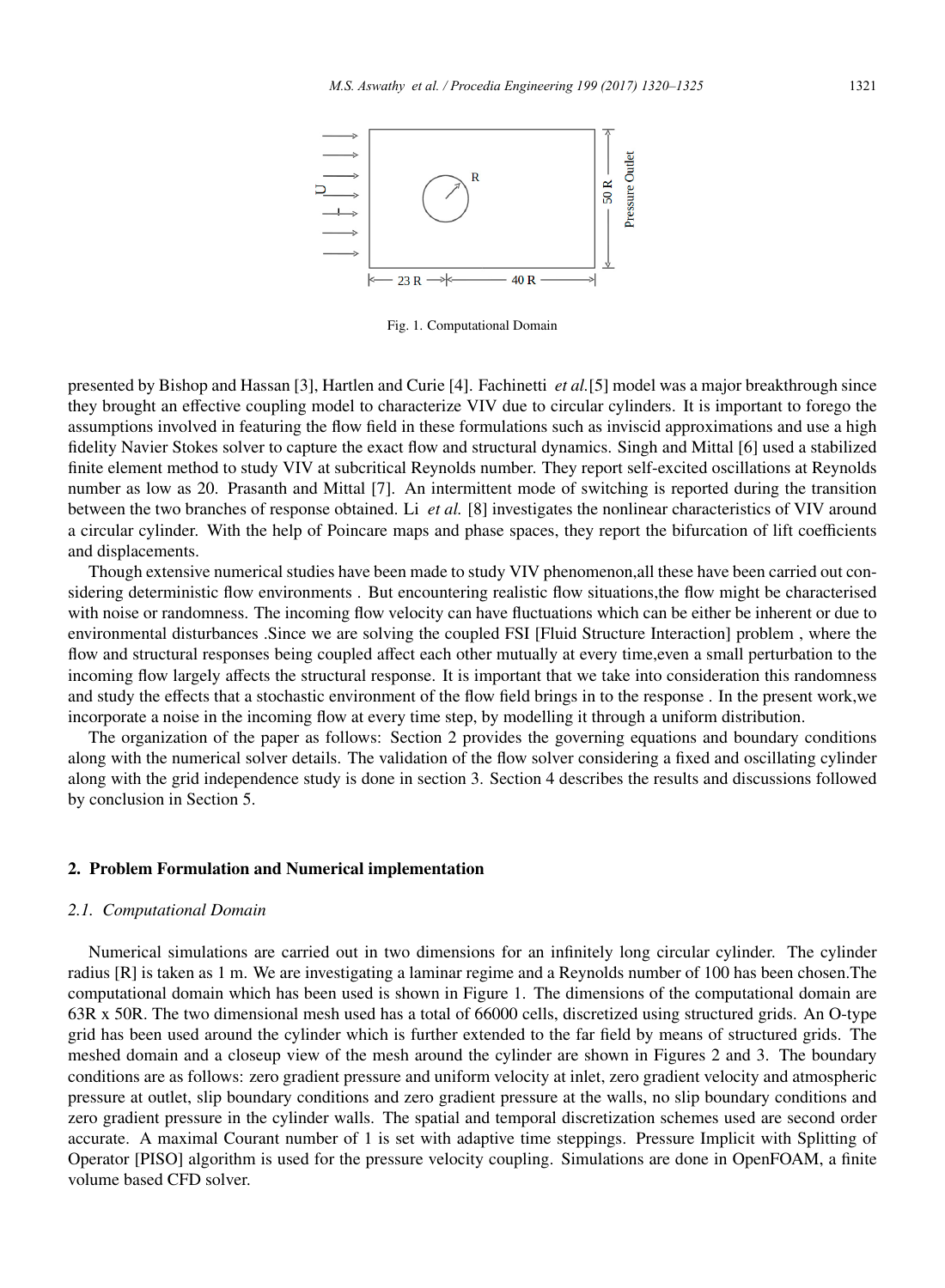



Fig. 2. mesh Fig. 3. closeup view of mesh around cylinder

#### *2.2. Governing equations*

#### *2.2.1. Structural solver*

We consider an infinitely long cylinder oscillating in the transverse direction under the influence of a Uniform flow as shown in Figure 1. The equation of motion of the structure is given by (1)

$$
m\ddot{y} + c\dot{y} + ky = L(t) \tag{1}
$$

In this equation  $m$ ,  $c$  and  $k$  are the mass, damping and stiffness of the cylinder and  $L(t)$  is the unsteady lift forces occurring due to the flow which is changing at every time step. The structural equation is integrated using a fourth order Runge-Kutta method with the time step of integration same as that of the flow solver.

#### *2.2.2. Flow solver*

The flow equations are the incompressible Navier Stokes equation (2) and (3). An ALE (Arbitrary Langrangian Eulerian) formulation has been used to solve these equations in a moving grid. ALE method offers higher mesh quality near the boundary layer.In this method,mesh on the boundaries and interfaces move along with the structure by which it optimises the shapes of the elements. Due to this motion of mesh,an additional equation of motion (4) is also solved while computing the values of the internal points of the deforming mesh. This equation makes sure that the cell volume changed after each time step is the cell volume changed by the boundary.The mesh deformation method used is the Radial Basis Function [9] due to the superior mesh quality it provides even during large deformations. The governing equations of the flow are as follows:

$$
\nabla \cdot \vec{u} = 0 \tag{2}
$$

$$
\frac{\partial \vec{u}}{\partial t} + (\vec{u} - \vec{u''}). \nabla \vec{u} = -\frac{\partial \nabla p}{\partial \rho} + \nu \nabla^2 \vec{u}
$$
\n(3)

$$
\frac{\partial \Gamma}{\partial t} + \nabla \cdot \vec{u}^m = 0 \tag{4}
$$

Here  $\vec{u}$  is the velocity of the flow,  $\vec{u}^m$  is the grid point velocity, p is the pressure,  $\rho$  is the density of the fluid,  $\nu$  is the dynamic viscosity,  $\Gamma$  is the cell volume.

#### 3. Grid independence study and validation

### *3.1. Flow around a fixed cylinder*

In order to validate the solver, the numerical results are obtained by simulating the flow around a cylinder fixed in a flow field, encountering a uniform flow of 1 m/s perpendicular to the cylinder's axis. The two dimensional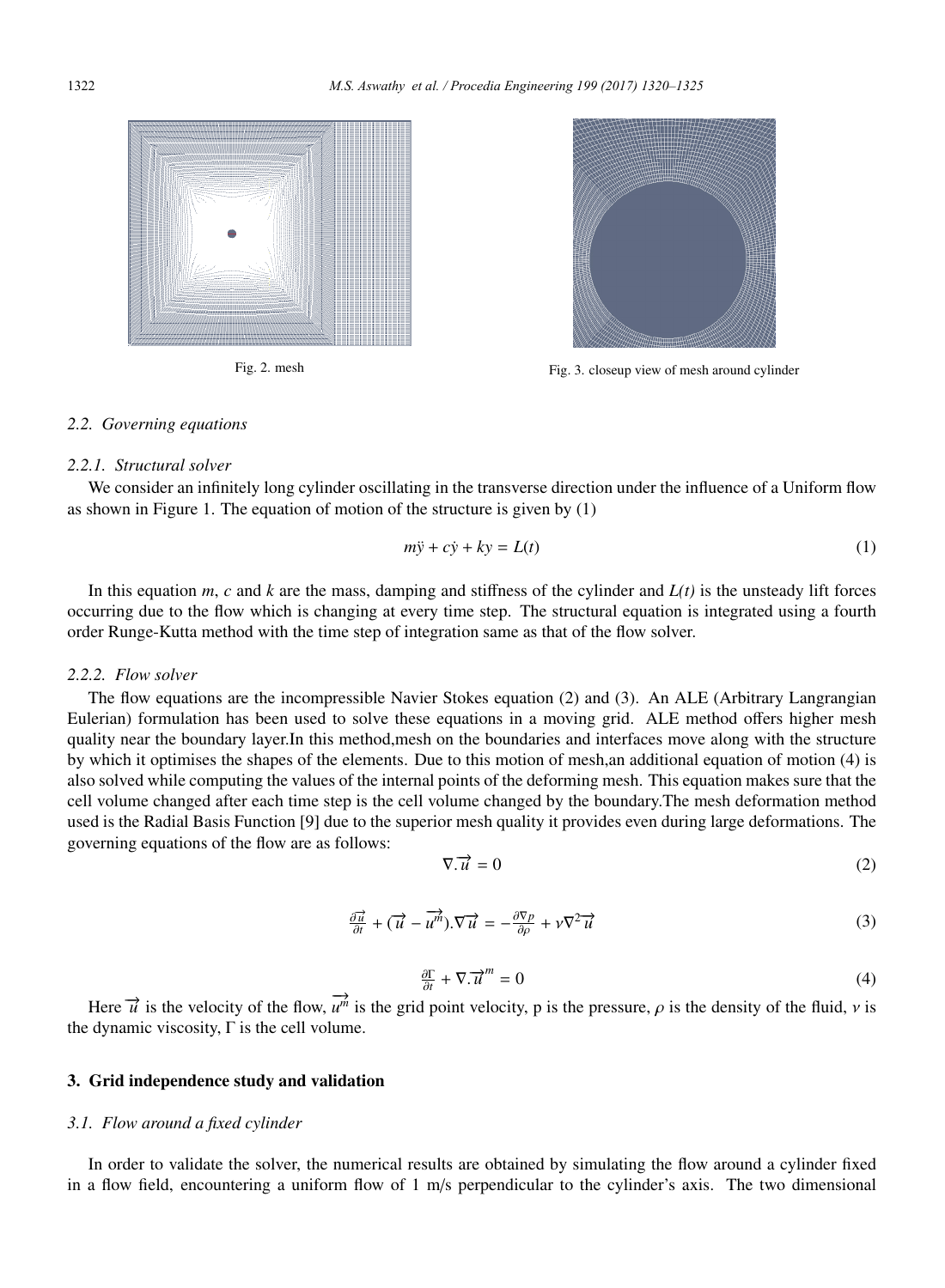mesh used has 280 points on the surface of the cylinder. This choice of grid was confirmed after doing a grid independence study,by varying the number of points on the surface of the cylinder. The comparison with two different grid resolutions has been done in Figure 4 where the lift coefficient (Cl) has been plotted with time. Four Reynolds number values were chosen: Re 60, 80, 100, 120. The mean drag coefficient was validated against the values got by Placzek *et.al*[10] and is shown in Figure 5.



Fig. 4. Grid Independence study Fig. 5. Comparison of Drag coefficients versus Reynolds number for a fixed circular cylinder

#### *3.2. Flow round a cylinder forced to oscillate in the transverse direction*

In order to make sure the accuracy of our moving mesh algorithm, we simulate and validate the flow field of a cylinder which is forced to oscillate in the transverse direction. All the simulations were carried out at a Reynolds number of 100, with maximum amplitude of oscillations set as 0.5R and by varying the forcing frequency. The results,shown in Figure 6 , are validated against the numerical results of Anagnastopoulaous [11] and Nobari and Nareman [12].



Fig. 6. Comparison of Drag coefficients versus forcing frequency (F) for an oscillating circular cylinder

#### 4. Results and Discussions

### *4.1. Deterministic responses*

Before studying the stochastic cases,it is important to first analyse the system for the deterministic case.This is important to gain a physical insight of the VIV system and to identify the various states through which the deterministic system passes. The bifurcation parameter chosen is the structural stiffness, *k*. The values of the structural parameters are as follows: $m = 100$  kg,  $c = 10$  Ns/m. The structural stiffness is varied on a range from 10 N/m to 100 N/m to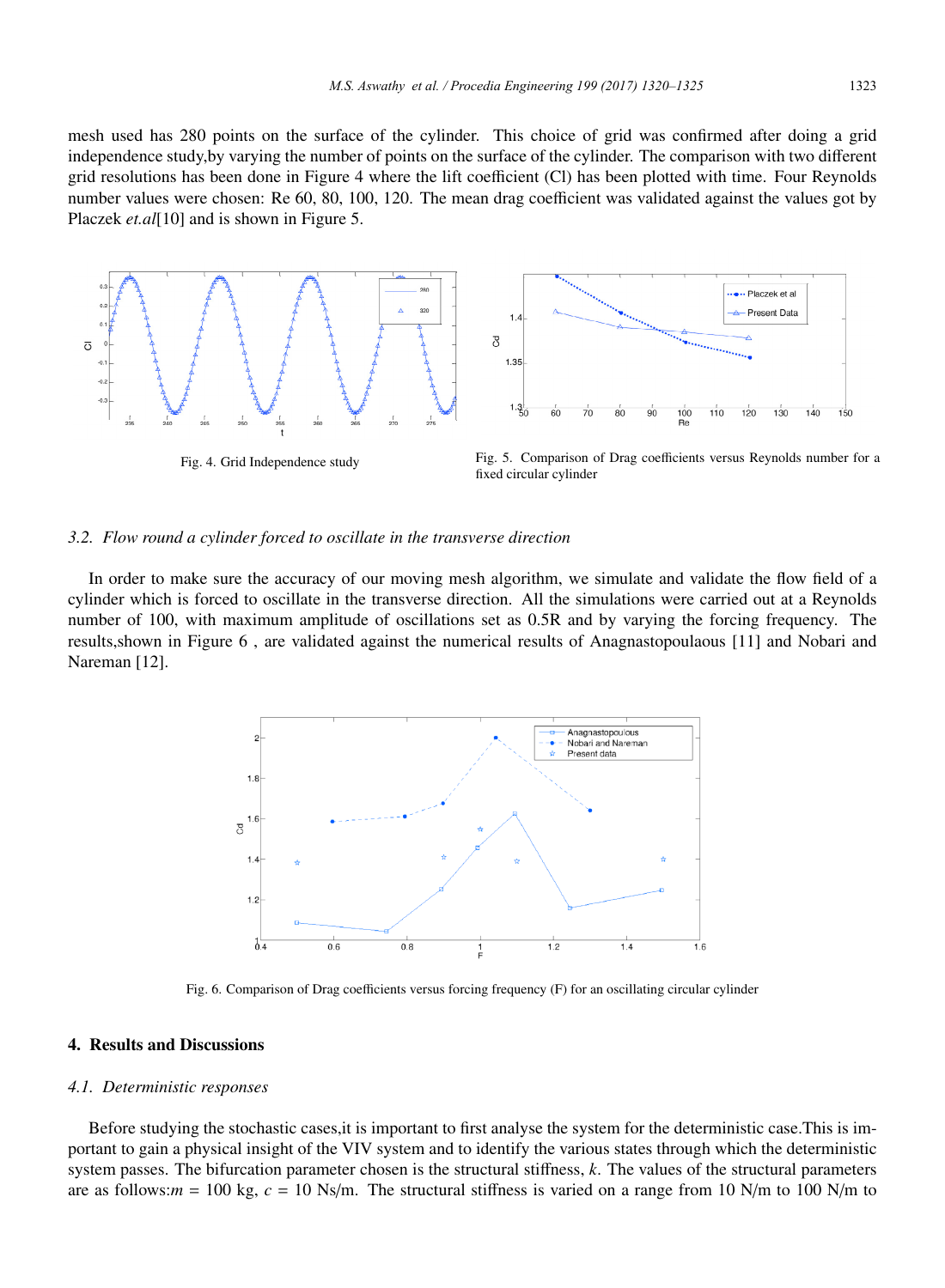examine the responses and results are presented for three different typical k values indicating three types of qualitatively different states. For the deterministic case,lock-in region has been found to occur between stiffness values of 30 N/m and 70 N/m. As the bifurcation parameter is changed,the system passes through the pre-lock in,lock in and post lock-in regions.The time histories when the system is in these three different regimes are given below in figure 7 corresponding to (a) k=15 (b) k=30 (c) k=80 respectively. In figure 7(a), at k=15 N/m, it is seen that the structure has very low amplitude oscillations indicating that the system is still in the pre-lock in regime. Figure 7(b) shows high amplitude oscillations indicating that the system has reached lock-in. For the above given parameters, it was seen that the lock-in regime extended till  $k=70$  N/m. After this, the oscillations again started becoming low amplitudes indicating the transition to the post lock-in state. Such a post lock-in state has been shown in Figure 7(c) for  $k=80$ N/m.



Fig. 7. Deterministic responses at (a) k=15 [pre lock-in] (b) k=30 [lock-in](c) k=80 [post lock-in]

#### *4.2. E*ff*ect of noise on the response dynamics*

Now the response of the system is examined under the effect of noise. In the present work, we have modelled noise mathematically through a uniform distribution at every one second. With this formulation,the incoming velocity u effectively becomes

$$
u = U_m + \sigma * c \tag{5}
$$

where  $U_m$  is the mean incoming velocity and  $\sigma$  is the standard deviation or the intensity of the noise, c is a random value from a uniform distribution which changes at every time step. The values of c can go between 0 and 1. In the present case, value of  $U_m$  has been chosen as 1 m/s. As in the deterministic case, we gradually vary our bifurcation parameter to examine the role of noise on the system. The evolution of the structural displacement with time for noise intensity ( $\sigma$ ) =0.1,  $U_m$  = 1 m/s, for two different values of stiffness corresponding to two different states of the system are shown in Figure 8 and Figure 9. Figure 8 corresponds to the structural response at  $k=5$  N/m. As is seen





from the figure,the system is having high amplitude oscillations. From our earlier discussions on the deterministic system, we know that lock-in in the deterministic case occurs at  $k=30$  N/m only. For  $k=5$  N/m,the deterministic system exhibits extremely low amplitude oscillations. But, in the stochastic situation,for the same stiffness value of 5 N/m,the structure is exhibiting high amplitude oscillations indicating that the system has already gone to lock-in for this parameter. In other words, we don't see a pre-lock in region at all for this value of noise intensity. The maximum amplitudes attained in the lock-in regime are also much higher compared to the deterministic cases.With